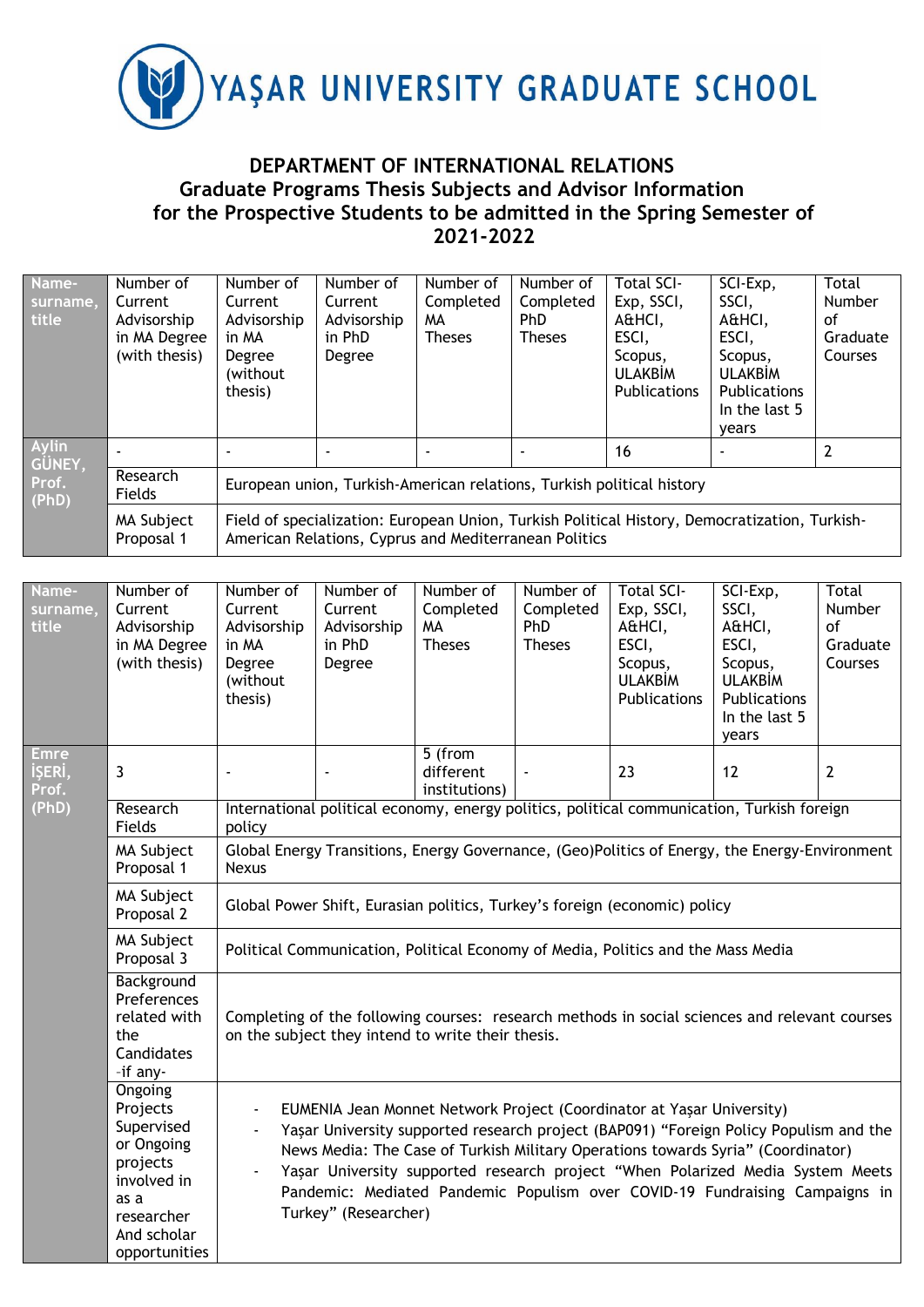| Name-<br>surname,<br>title      | Number of<br>Current<br>Advisorship<br>in MA Degree<br>(with thesis)       | Number of<br>Current<br>Advisorship<br>in MA<br>Degree<br>(without<br>thesis) | Number of<br>Current<br>Advisorship<br>in PhD<br>Degree            | Number of<br>Completed<br><b>MA</b><br><b>Theses</b> | Number of<br>Completed<br>PhD<br><b>Theses</b> | <b>Total SCI-</b><br>Exp, SSCI,<br>A&HCI,<br>ESCI,<br>Scopus,<br><b>ULAKBİM</b><br>Publications                                                                                       | SCI-Exp,<br>SSCI,<br>A&HCI,<br>ESCI,<br>Scopus,<br><b>ULAKBİM</b><br>Publications<br>In the last 5<br>years        | <b>Total</b><br>Number<br>of<br>Graduate<br>Courses |  |  |
|---------------------------------|----------------------------------------------------------------------------|-------------------------------------------------------------------------------|--------------------------------------------------------------------|------------------------------------------------------|------------------------------------------------|---------------------------------------------------------------------------------------------------------------------------------------------------------------------------------------|--------------------------------------------------------------------------------------------------------------------|-----------------------------------------------------|--|--|
| <b>Nazif</b><br><b>MANDACI,</b> | $\mathbf{2}$                                                               |                                                                               |                                                                    | 17                                                   | 6                                              | 21                                                                                                                                                                                    | $\overline{7}$                                                                                                     | $\overline{2}$                                      |  |  |
| Prof.<br>(PhD)                  | Research<br>Fields                                                         |                                                                               | nationalism and ethnic conflicts, Turkish foreign policy           |                                                      |                                                | International politics, contemporary Balkan politics, conflict analysis and resolution,                                                                                               |                                                                                                                    |                                                     |  |  |
|                                 | MA Subject<br>Proposal 1                                                   |                                                                               | Radicalization and Authoritarianism in the Southeast Europe (MA)   |                                                      |                                                |                                                                                                                                                                                       |                                                                                                                    |                                                     |  |  |
|                                 | MA Subject<br>Proposal 2                                                   |                                                                               | political integration of minorities (MA)                           |                                                      |                                                | Post-conflict peacebuilding in Southeast Europe (political and institutional dimensions),                                                                                             |                                                                                                                    |                                                     |  |  |
|                                 | MA Subject<br>Proposal 3                                                   |                                                                               |                                                                    |                                                      |                                                | Turkey- Southeast Europe Relations, interregional relations, regionalization (MA)                                                                                                     |                                                                                                                    |                                                     |  |  |
|                                 | Background<br>Preferences<br>related with<br>the<br>Candidates<br>-if any- |                                                                               | Students of International Relations and Political Science          |                                                      |                                                |                                                                                                                                                                                       |                                                                                                                    |                                                     |  |  |
|                                 |                                                                            |                                                                               |                                                                    |                                                      |                                                |                                                                                                                                                                                       |                                                                                                                    |                                                     |  |  |
| Name-<br>surname,<br>title      | Number of<br>Current<br>Advisorship<br>in MA Degree<br>(with thesis)       | Number of<br>Current<br>Advisorship<br>in MA<br>Degree<br>(without<br>thesis) | Number of<br>Current<br>Advisorship<br>in PhD<br>Degree            | Number of<br>Completed<br><b>MA</b><br><b>Theses</b> | Number of<br>Completed<br>PhD<br><b>Theses</b> | <b>Total SCI-</b><br>Exp, SSCI,<br>A&HCI,<br>ESCI,<br>Scopus,<br><b>ULAKBİM</b><br>Publications                                                                                       | SCI-Exp,<br>SSCI,<br>A&HCI,<br>ESCI,<br>Scopus,<br><b>ULAKBİM</b><br><b>Publications</b><br>In the last 5<br>years | <b>Total</b><br>Number<br>of<br>Graduate<br>Courses |  |  |
| <b>Ayselin</b><br>YILDIZ.       | $\overline{3}$                                                             |                                                                               |                                                                    | $\overline{2}$                                       |                                                | 12                                                                                                                                                                                    | 8                                                                                                                  | 1                                                   |  |  |
| Assoc.<br>Prof.                 | Research<br>Fields                                                         |                                                                               |                                                                    |                                                      |                                                | Migration and asylum policies, irregular migration, border management and readmission<br>processes, migrant smuggling and human trafficking, internationalization of higher education |                                                                                                                    |                                                     |  |  |
| (PhD)                           | MA Subject<br>Proposal 1                                                   |                                                                               | The role of human smuggling in shaping migration                   |                                                      |                                                |                                                                                                                                                                                       |                                                                                                                    |                                                     |  |  |
|                                 | MA Subject<br>Proposal 2                                                   |                                                                               | Cities as the driver of migration, city corridors, cosmopolitanism |                                                      |                                                |                                                                                                                                                                                       |                                                                                                                    |                                                     |  |  |
|                                 | MA Subject<br>Proposal 3                                                   |                                                                               | The role of NGOs in human trafficking                              |                                                      |                                                |                                                                                                                                                                                       |                                                                                                                    |                                                     |  |  |
|                                 | MA Subject<br>Proposal 4                                                   |                                                                               |                                                                    |                                                      |                                                | Internationalization of higher education, recognition of previous degrees and qualifications                                                                                          |                                                                                                                    |                                                     |  |  |

| Name-                  | Number of                | Number of            | Number of                                           | Number of     | Number of     | <b>Total SCI-</b>   | SCI-Exp,                                                                                   | Total    |
|------------------------|--------------------------|----------------------|-----------------------------------------------------|---------------|---------------|---------------------|--------------------------------------------------------------------------------------------|----------|
| surname,               | Current                  | Current              | Current                                             | Completed     | Completed     | Exp, SSCI,          | SSCI,                                                                                      | Number   |
| title                  | Advisorship              | Advisorship          | Advisorship                                         | MΑ            | PhD           | A&HCI,              | A&HCI,                                                                                     | οf       |
|                        | in MA Degree             | in MA                | in PhD                                              | <b>Theses</b> | <b>Theses</b> | ESCI,               | ESCI,                                                                                      | Graduate |
|                        | (with thesis)            | Degree               | Degree                                              |               |               | Scopus,             | Scopus,                                                                                    | Courses  |
|                        |                          | (without             |                                                     |               |               | <b>ULAKBIM</b>      | <b>ULAKBIM</b>                                                                             |          |
|                        |                          | thesis)              |                                                     |               |               | <b>Publications</b> | Publications                                                                               |          |
|                        |                          |                      |                                                     |               |               |                     | In the last 5                                                                              |          |
|                        |                          |                      |                                                     |               |               |                     | vears                                                                                      |          |
| <b>Defne</b><br>GÜNAY, | $\overline{2}$           |                      |                                                     |               |               | 13                  | 10                                                                                         |          |
| Assoc.                 | Research                 |                      |                                                     |               |               |                     | EU foreign policy, EU climate change policy, climate change policies and politics, climate |          |
| Prof.<br>(PhD)         | Fields                   | change communication |                                                     |               |               |                     |                                                                                            |          |
|                        | MA Subject<br>Proposal 1 |                      | Climate change policies, politics and communication |               |               |                     |                                                                                            |          |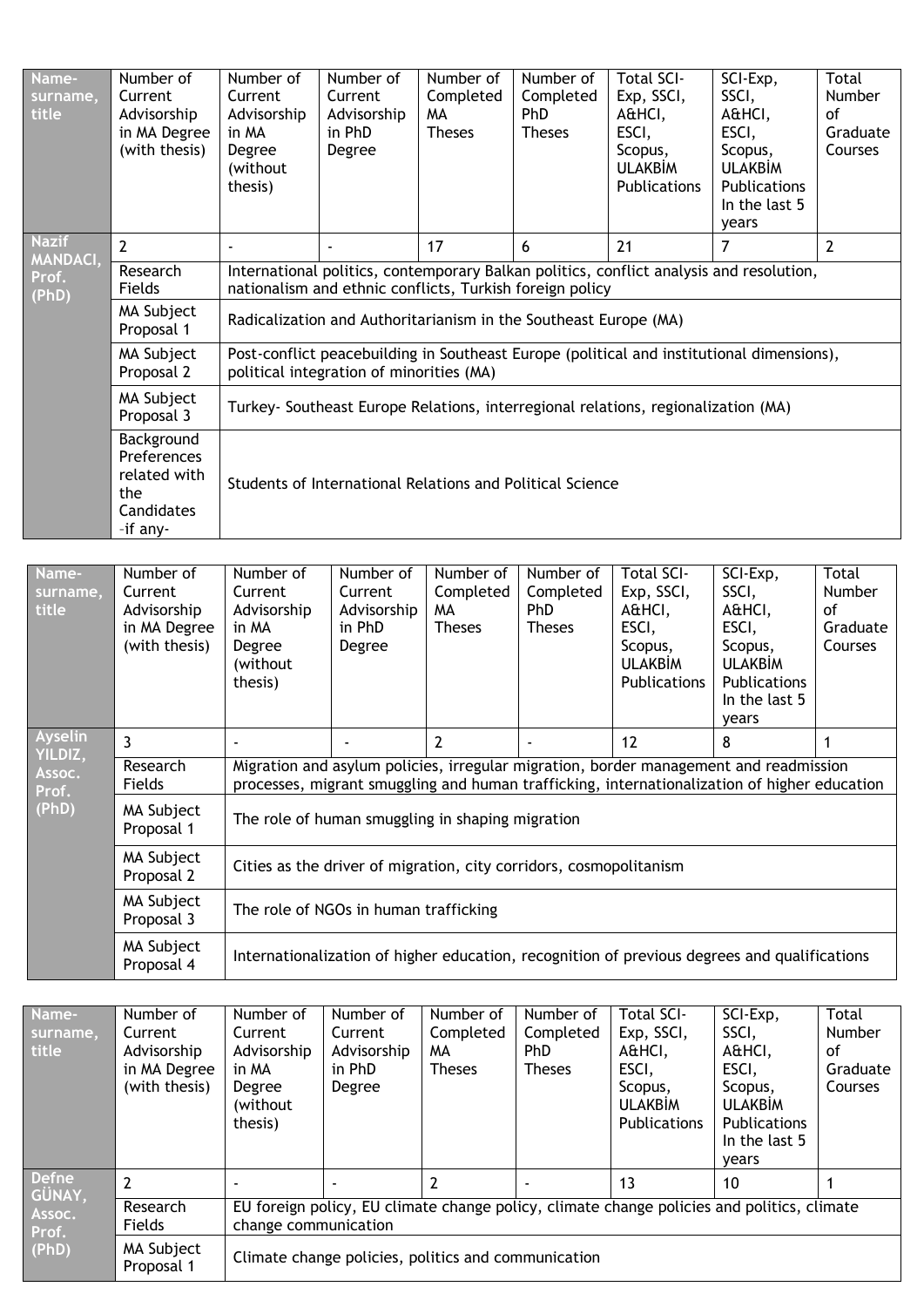| MA Subject<br>European Union foreign policy, EU external climate change policy<br>Proposal 2 |  |
|----------------------------------------------------------------------------------------------|--|
| MA Subject<br>EU climate change policy<br>Proposal 3                                         |  |
| MA Subject<br>Climate change in EU-Turkey relations<br>Proposal 4                            |  |
| MA Subject<br>Political economy of climate mitigation and adaptation<br>Proposal 5           |  |

| Name-<br>surname,<br>title                                                                                                                      | Number of<br>Current<br>Advisorship<br>in MA Degree<br>(with thesis)                                                             | Number of<br>Current<br>Advisorship<br>in MA<br>Degree<br>(without<br>thesis)                                                                                                                                                                                                                                                                                                                                                                                                                                                                                                                                                                                                                                                                                                                 | Number of<br>Current<br>Advisorship<br>in PhD<br>Degree | Number of<br>Completed<br>MA<br><b>Theses</b> | Number of<br>Completed<br><b>PhD</b><br><b>Theses</b> | <b>Total SCI-</b><br>Exp, SSCI,<br>A&HCI,<br>ESCI,<br>Scopus,<br><b>ULAKBİM</b><br>Publications | SCI-Exp,<br>SSCI,<br>A&HCI,<br>ESCI,<br>Scopus,<br><b>ULAKBİM</b><br>Publications<br>In the last 5<br>years | Total<br>Number<br>of<br>Graduate<br>Courses |  |  |
|-------------------------------------------------------------------------------------------------------------------------------------------------|----------------------------------------------------------------------------------------------------------------------------------|-----------------------------------------------------------------------------------------------------------------------------------------------------------------------------------------------------------------------------------------------------------------------------------------------------------------------------------------------------------------------------------------------------------------------------------------------------------------------------------------------------------------------------------------------------------------------------------------------------------------------------------------------------------------------------------------------------------------------------------------------------------------------------------------------|---------------------------------------------------------|-----------------------------------------------|-------------------------------------------------------|-------------------------------------------------------------------------------------------------|-------------------------------------------------------------------------------------------------------------|----------------------------------------------|--|--|
| Gökay<br>ÖZERÎM,<br>Assoc.<br>Prof.<br>(PhD)                                                                                                    | 3                                                                                                                                |                                                                                                                                                                                                                                                                                                                                                                                                                                                                                                                                                                                                                                                                                                                                                                                               | 1<br>(Co-advisor,<br>from<br>different<br>instituiton)  | 3<br>(2 from<br>different<br>departments)     |                                                       | 15                                                                                              | 11                                                                                                          | $\mathbf{1}$                                 |  |  |
|                                                                                                                                                 | Research<br>Fields                                                                                                               | International migration, European Union, security studies, youth studies                                                                                                                                                                                                                                                                                                                                                                                                                                                                                                                                                                                                                                                                                                                      |                                                         |                                               |                                                       |                                                                                                 |                                                                                                             |                                              |  |  |
|                                                                                                                                                 | MA Subject<br>Proposal 1                                                                                                         | Young Refugees and Civil Society                                                                                                                                                                                                                                                                                                                                                                                                                                                                                                                                                                                                                                                                                                                                                              |                                                         |                                               |                                                       |                                                                                                 |                                                                                                             |                                              |  |  |
| Analysis of Turkey-EU Relations and/or its Different Dimensions within the Framework of<br><b>MA Subject</b><br>Proposal 2<br>Security Theories |                                                                                                                                  |                                                                                                                                                                                                                                                                                                                                                                                                                                                                                                                                                                                                                                                                                                                                                                                               |                                                         |                                               |                                                       |                                                                                                 |                                                                                                             |                                              |  |  |
|                                                                                                                                                 | MA Subject<br>Proposal 3                                                                                                         |                                                                                                                                                                                                                                                                                                                                                                                                                                                                                                                                                                                                                                                                                                                                                                                               |                                                         | Vulnerable Groups in International Relations  |                                                       |                                                                                                 |                                                                                                             |                                              |  |  |
|                                                                                                                                                 | Background<br>Preferences<br>related with<br>the<br>Candidates<br>-if any-                                                       | Having willingness to do interdisciplinary research and field study by using different<br>methodologies                                                                                                                                                                                                                                                                                                                                                                                                                                                                                                                                                                                                                                                                                       |                                                         |                                               |                                                       |                                                                                                 |                                                                                                             |                                              |  |  |
|                                                                                                                                                 | Ongoing<br>Projects<br>Supervised<br>or Ongoing<br>projects<br>involved in<br>as a<br>researcher<br>And scholar<br>opportunities | Jean Monnet Chair on Multifaceted Approaches to Migration in the EU and Turkey<br>(Coordinator)<br>"Linking Research and Innovation for Gender Equality", European Union Horizon 2020<br>Project, (Institutional coordinator)<br>"EU-Middle East Network in Action", European Union Jean Monnet Project, (Researcher)<br>"Drylands Facing Change: Interdisciplinary Research on Climate Change and Food<br>Insecurity, Political Instability", European Union COST Action Project, (Member of the<br>Board of Directors & Researcher)<br>* Although the above-mentioned projects do not have enough budget to employ students<br>permanently, there may be a need for graduate students who can work part-time for different<br>activities and work packages within the framework of project. |                                                         |                                               |                                                       |                                                                                                 |                                                                                                             |                                              |  |  |

| Name-<br>surname,<br>title | Number of<br>Current<br>Advisorship<br>in MA Degree<br>(with thesis) | Number of<br>Current<br>Advisorship<br>in MA<br>Degree<br>(without)<br>thesis) | Number of<br>Current<br>Advisorship<br>in PhD<br>Degree | Number of<br>Completed<br>MA<br><b>Theses</b> | Number of<br>Completed<br>PhD.<br><b>Theses</b> | <b>Total SCI-</b><br>Exp, SSCI,<br>A&HCI,<br>ESCI,<br>Scopus,<br><b>ULAKBIM</b><br><b>Publications</b> | SCI-Exp,<br>SSCI,<br>A&HCI,<br>ESCI,<br>Scopus,<br><b>ULAKBIM</b><br><b>Publications</b><br>In the last 5<br>years | Total<br>Number<br>οf<br>Graduate<br>Courses |
|----------------------------|----------------------------------------------------------------------|--------------------------------------------------------------------------------|---------------------------------------------------------|-----------------------------------------------|-------------------------------------------------|--------------------------------------------------------------------------------------------------------|--------------------------------------------------------------------------------------------------------------------|----------------------------------------------|
|                            |                                                                      |                                                                                |                                                         |                                               |                                                 |                                                                                                        |                                                                                                                    |                                              |